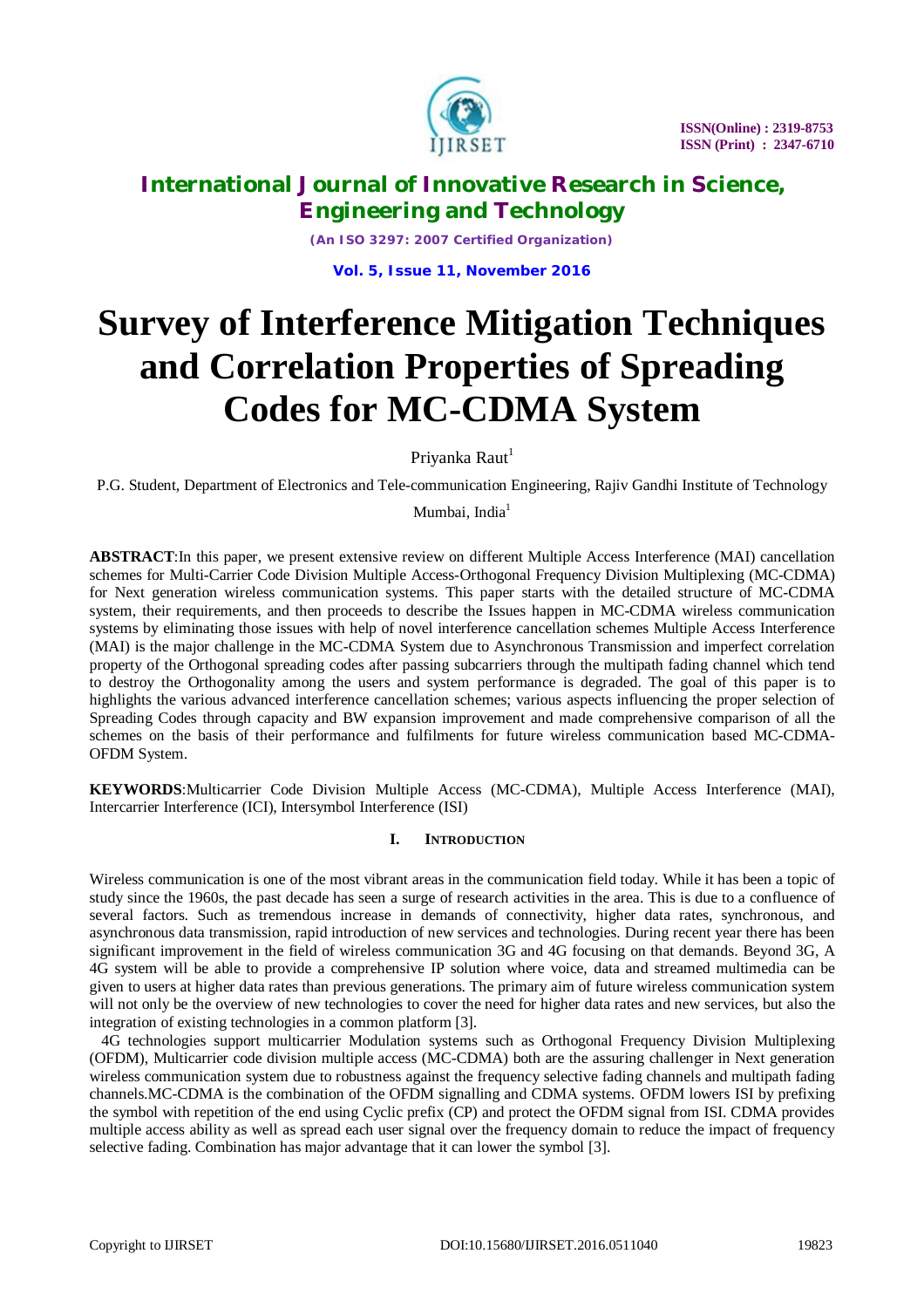

*(An ISO 3297: 2007 Certified Organization)*

#### **Vol. 5, Issue 11, November 2016**

Rate in each subcarrier so that longer symbol duration makes it easier to quasi-synchronize the transmissions.MC-CDMA is promising candidate and powerful multiple access technique. Due to the use of OFDM it is more robust to the ISI. However, Carrier Frequency Offset (CFO) tend to destroy the orthogonality between the users and lead to MAI. In MC-CDMA system transmitter transmits user data symbols that are spread using the given orthogonal spreading code and then modulates on different subcarriers. After passing through multipath fading channel, codes are no longer orthogonal at receiving end due to unmatched correlation properties of the spreading codes and Multiple Access Interference occurs [5].

There are number of techniques for capable of mitigating MAI like Multiusers detection, function of spreading sequence, Maximum ratio combining (MRC), Orthogonal restoring combining (ORC) Minimum mean square error combining (MMSEC), MMSEC requires higher evaluation of the system and due to this system complexity increases. In case of single users MRC gives better performance but if no.of users increases BER increases. MRC provides frequency diversity gain.Another way to mitigate MAI is succeeded by code strategy while keeping structure of MC-CDMA system is unchanged. For the realization of MUD perfect channel estimation is necessary.Multiuser more complicated and its accuracy degrades as the number of users increases, which will destroy the performance of the system. Suboptimum linear MUD techniques such as Minimum Mean Square Error (MMSE) techniques are explored. MMSE needs maximum Signal to Noise plus Interference Ratio (SINR), instead of minimization of the BER that is the objective of a good receiver [4-6].

In this paper, we analyse the interference mitigation problem for MC-CDMA systems for this select a set of good spreading codes keeping the transceiver construction simple and the computational burden low.

Outline of this paper is as follows: Section 2 describes MC-CDMA Transreceiver structure with proper analysis. Section 3 and section 4 describes the different MAI cancellation techniques and types of sequence with comprehensive comparison of all on the basis of their performance and fulfilments for future wireless communication. Section 5 concludes finally.

**II. MC-CDMA SYSTEM MODEL WITH ANALYSIS**



Fig.1 Shows Transreceiver structure of MC-CDMA system in which the input data source is encoded and then modulated with carrier. By using suitable spreading sequence modulated data is spreaded in frequency domain and transmitted on parallel subcarriers using S/P converter.  $[N_c = G_{MC}]$ . Parallel subcarriers are generated using Inverse Fast Fourier Transform these are orthogonal to each other. MC-CDMA system lowers the interference between the consecutive symbols by cyclically extending the FFT block with cyclic prefix. After P/S signal is then transmitted through a channel and received at the receiver is affected by additive white Gaussian noise (AWGN). At the receiver, after S/P parallel data is subjected to the cyclic prefix removal followed by the fast Fourier transform (FFT) of the received signal. Finally, data is regained after demodulating and decoding the received signal. MC-CDMA system is divided into 2 parts one is time domain spreading and frequency domain spreading. Spreads the serial-to-parallel (S/P) converted data streams using a given spreading code, and then modulates it on different subcarrier with each data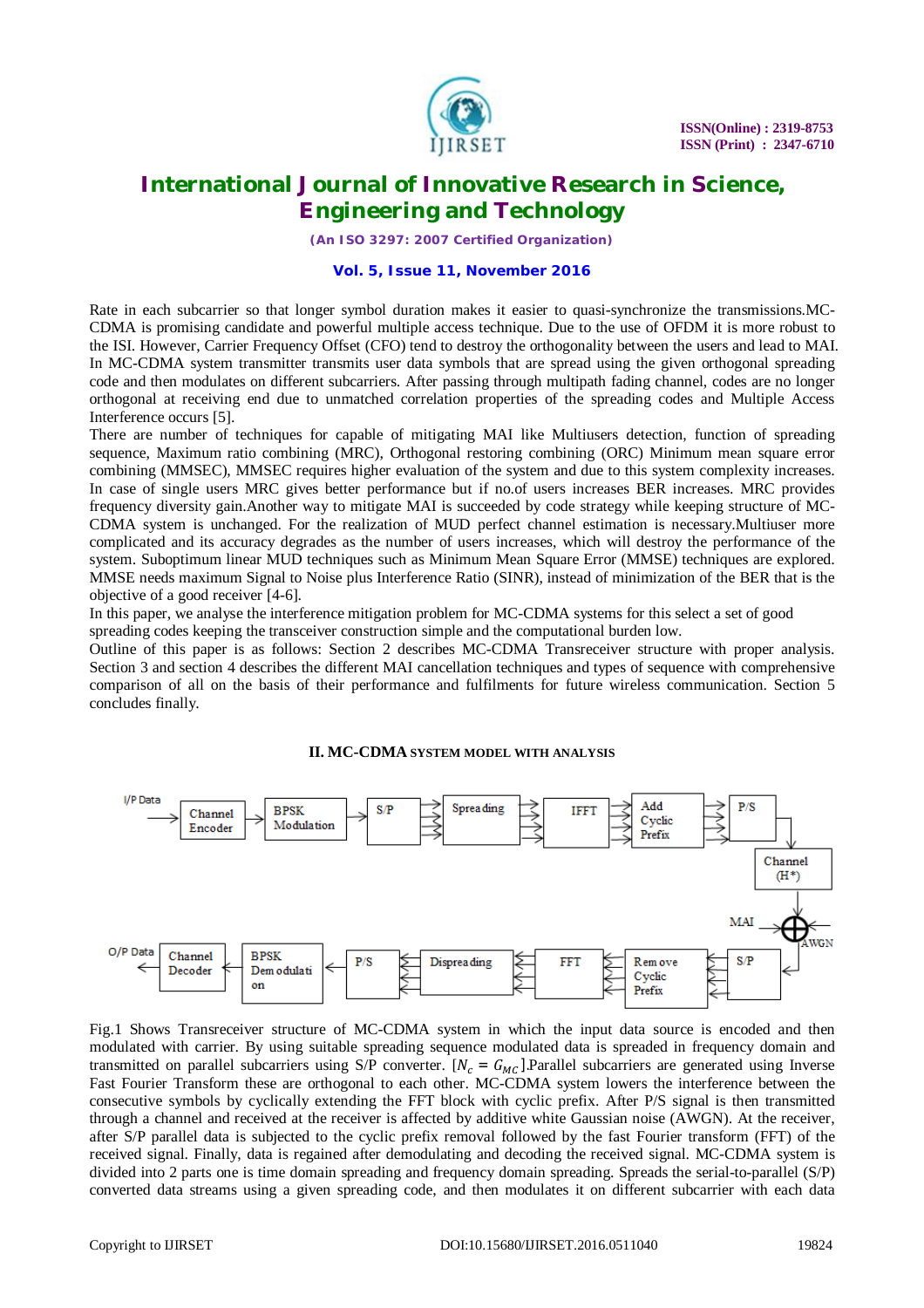

*(An ISO 3297: 2007 Certified Organization)*

#### **Vol. 5, Issue 11, November 2016**

stream that is time domain spreading. And spreads the original data stream using given spreading code and modulates it on different spreading code that is frequency domain spreading difference is that in frequency domain first spread the sequence and then modulates. And reverse process happens in time domain spreading.

Spreading in frequency domain with  $[N_c = G_{MC}]$ . Walsh Hadamard code is used because these are orthogonal to each other and perfect auto-correlation property.

The transmitted signal of the  $j<sup>th</sup>$  user is written as

$$
s_{MC}^j(t) = \sum_{i=-\infty}^{+\infty} \sum_{m=1}^{G_{MC}} a^j(i) C_m^j \cdot p_s(t - iT_s) \cdot \cos\{2\pi (f_0 + m\Delta f)t\} \tag{1}
$$

Where,  $f = \frac{1}{T_s}$ the subcarrier separation, and  $p_s(t)$  is the pulse waveform defined as:

$$
p_s(t) = \begin{cases} 1 & (0 \le t \le T_s) \\ 0 & \text{otherwise} \end{cases} \tag{2}
$$

At the receiving end receiver combines all the signals in frequency so after the serial-to-parallel conversion, the  $m_{th}$ subcarrier is multiplied by the gain  $q<sub>m</sub>$  to combine the received signal energy scattered in the frequency domain and diminish the effect of fading.

The decision variable is given by

$$
D^{j'} = \sum_{m=1}^{G_{MC}} q_m^{j'} y_m \tag{3}
$$

Where, 
$$
y_m = \sum_{j=1}^{J} z_m^j c_m^j a^j + n_m
$$
 (4)

Where,  $y_m$  and  $n_m$ are the complex baseband component of the received signal and the complex additive Gaussian noise at the  $m^{th}$  subcarrier, $z_m^j$  is the complex envelop of the subcarrier  $m^{th}$  for the  $j^{th}$  user. And J is number of active user. Where,  $j = (1, 2, ..., l)$ .

#### **III. RELATED WORK**

In this chapter we will explore the ideas of various researchers about detection and prevention of different Interference cancellation techniques on Multicarrier Modulation systems such as MC-CDMA, OFDM systems.

S. Hara and R. Prasad, [1] discussed that, if the original symbol rate is high it occurs frequency selective fading, the signal needs to be first S/P-converted before spreading over the frequency domain the proper choice of the number, of subcarriers and the guard interval is important in order to increase the robustness against frequency selective fading.

K.Fazel and S. Kaiser [2] the basic principle of OFDM technique is to split the available spectrum into N number of sub-channel bandwidths and transmission of signal using orthogonal carriers through these sub-channels. OFDM converts the frequency selective channel to frequency flat channel so that it can completely eliminate Inter symbol interference (ISI). This is the major advantage of OFDM (which is multi carrier communication) over single carrier communication.

Y. Zhao and S.G. Haggman suggested that [4] In spite of a loss of bandwidth, the ICI self-cancellation scheme is a very simple way for suppressing ICI in OFDM system. Its main idea is to modulate one data symbol onto a group of subcarriers with predefined weighting coefficients. By doing so, the ICI components generated within a group can be "self-cancelled" each other.

.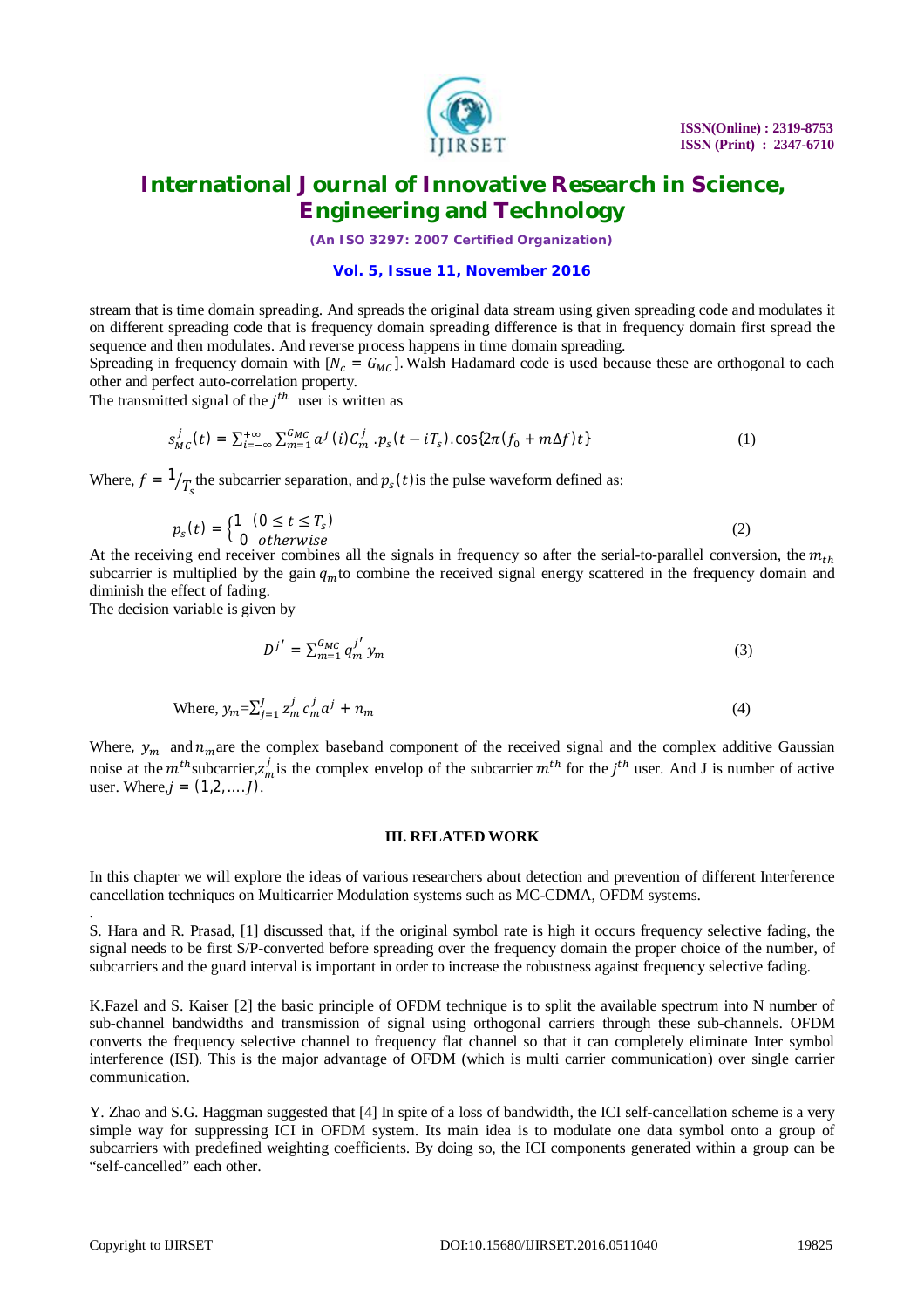

*(An ISO 3297: 2007 Certified Organization)*

#### **Vol. 5, Issue 11, November 2016**

P. Castodi [5] proved that MC-CDMA is an important multiple access candidate for 4G wireless communication system. During asynchronous transmission, multiple access interference (MAI) is a major challenge for MC-CDMA and significantly affects their performance have studied spreading sequence, MLS Detector, Frequency-Domain Oversampling and slow frequency hopping MAI reduction algorithms and compare that algorithms for multicarrier transmission, all which have the potential to reduce MAI at the cost of loss in data rate, increase in BER, transmit signal power and computational complexity.

S. Verdu [6] have suggested Multiuser detection (MUD) or related signal processing algorithms to mitigate MAI. Due to heavy processing load number of users increases. Moreover, the channel information is needed for the application of the MUD scheme so cannel estimation plays important role. Their complexity is high, and this imposes a computational burden on the receiver.

E.Geraniotis [7] suggested Slow Frequency hopping algorithm involve changing or hopping carrier frequency in every predetermined time interval For slow frequency hopping (SFH), the predetermined time interval is restricted to any values that are much larger than one symbol duration. SFH has been successfully implemented in DS-CDMA as way to reduce the MAI during synchronous transmission this technique is referred to as frequency hopping MC-CDMA (FH/MC-CDMA).However, to clearly represent the nature of hopping and to confusion, this technique is also referred to as group subcarrier frequency(GSFH/MCCAMA). In GSFH/MC-CDMA has been implemented under synchronous condition. It was found that GSFH/MC-CMA can increase capacity of system and outperform MC-CDMA in a tap delay line corrected channel. The problem for GSFH/MC-CDMA, however, is the condition of group hopping, which is found to be unnecessary which put constraint on the total bandwidth to be multiples of N subcarrier frequency. Therefore new MCCDMA based on SFH is proposed; this new system referred to as Individual subcarrier frequency MC-CDMA (ISFH/MC-CDMA).

Lu, H.-Y and Suk-Hoon Noh [8-9] have suggested serial or successive and parallel cancellation techniques, in serial cancellation the interference caused by the remaining users is removed from each user in succession. However in order to achieve this, a specific geometric power distribution must be assigned to each user. Another disadvantage of this scheme is that there is a delay in accomplishing the interference cancellation of all users in the system. In parallel processing the interference produced by the remaining users accessing the channel is simultaneously removed from each user. By using optimum detection techniques and IC techniques users capacity is also increases or methods such as decor relating receiver. And also proposed the Walsh Hadamard codes, zero correlation zone (ZCZ) The WH codes are mutually orthogonal codes used to spread the data sequences in a CDMA system. These sequences have zero crosscorrelation when the codes are synchronous, but when asynchronous, their cross-correlation is very much dependent on the particular pair of codes used, some will have cross-correlation zero while others will have a very high correlation. WH codes are created using Hadamard matrix. The spreading sequenced that have ideal impulsive ACF and zero CCF can significantly reduce the interference affecting the system. But the drawback is difficult to design such ideal sequence.

#### **IV. MAI MITIGATION TECHNIQUES AND TYPES OF SEQUECES**

There are number of MAI mitigation techniques are used like Multiusers detection, function of spreading sequence, Maximum ratio combining (MRC), Orthogonal restoring combining (ORC) Minimum mean square error combining (MMSEC), in this section these techniques and types of sequence are analyse with its advantages and disadvantages.

#### *A. MULTIUSER DETECTOR (MUD)*

The basic idea behind multiuser detection was to take into account all the information of all the users simultaneously and give the decision according to maximum likelihood criterion over one bit period. The very purpose of multiuser detection is to find out different ways to process outputs of matched filters so that the transmitted bit can be detected accurately. The basic operation of multiuser detection algorithm is to drop out effect of interference on each user data bit and jointly detect the data bits. In MUD MAI term is used as useful information to detect the received bits correctly. For the realization of MUD perfect channel estimation is necessary.Multiuser more complicated and its accuracy degrades as the number of users increases, which will destroy the performance of the system. MUD provides good BER in comparison with single user detector but AWGN is low. Due to increasing number of users complexity increases but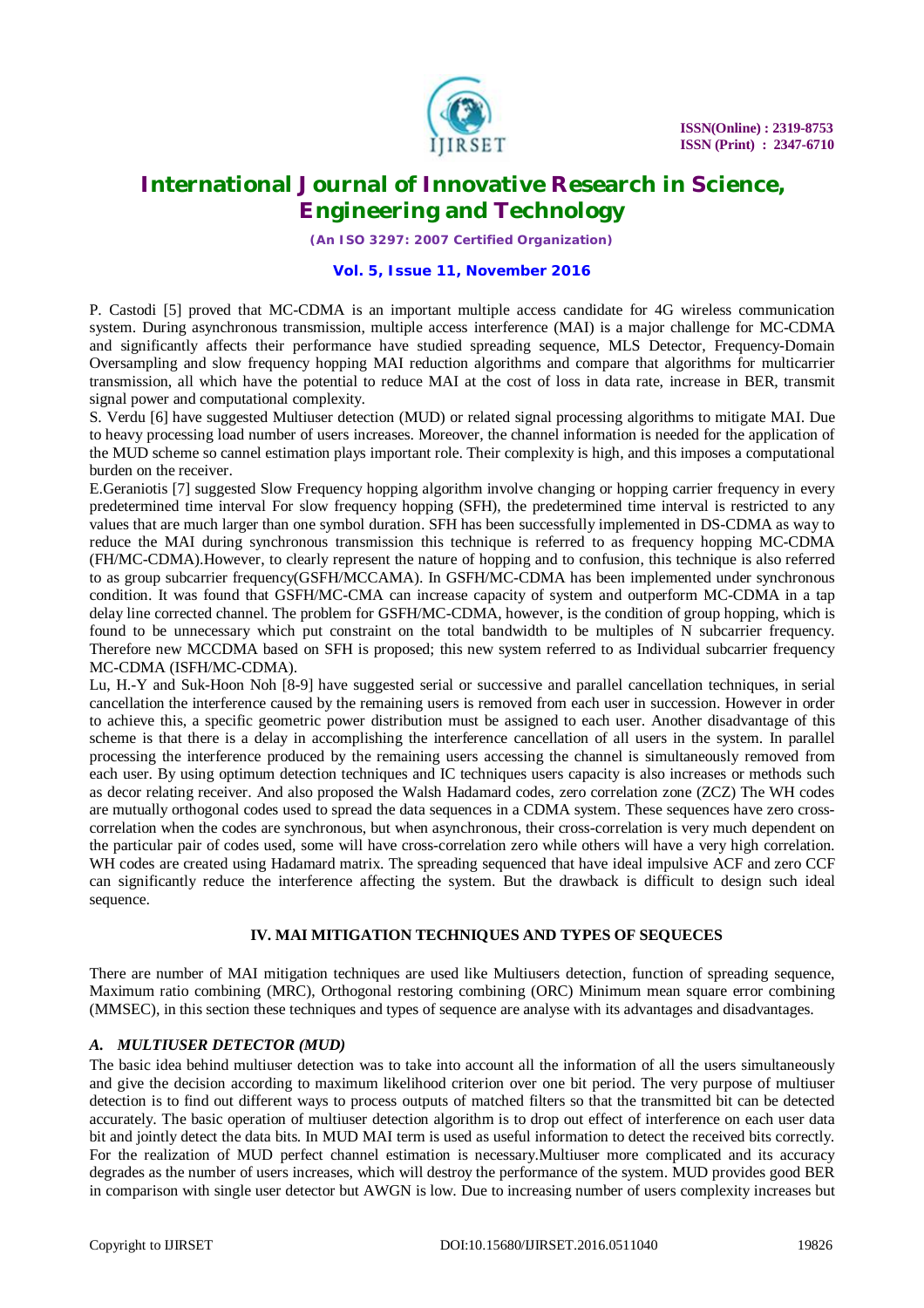

*(An ISO 3297: 2007 Certified Organization)*

#### **Vol. 5, Issue 11, November 2016**

it eliminates all types if interferences. For reducing the complexity, different types of detector have been developed such as Minimum mean square error detector (MMSE) and Subtractive interference cancellation (SIC).Parallel interference cancellation. MUD is similar to diversity technique in communication [6].

#### *B. MINIMUM MEAN SQUARE ERROR COMBINING (MMSEC)*

It's a type of Suboptimum linear multiuser detection technique. It evaluates the mean square error between evaluated bit and received bit. Eliminate background noise as well as MAI but it requires the higher computation and due to this system complexity increases. For MUD Perfect channel estimation about the subcarriers is necessary for the achievement of the channel state estimation (CSI).And MMSEC demands for simple realization it claims for signal to noise plus interference ratio without reducing BER performance. It provides better performance than Equal Gain Combining but provides worse performance than ORC-MRC [4].

Gain  $q_m^{k'}$  is given by

$$
q_m^{k'} = c_m^{k'} \left. \frac{z_m^*}{\sqrt{(|z_m|^2 + N_m)}} \right) \tag{5}
$$

Where,  $N_0$  is the noise power.

#### *C. ORTHOGONALITY RESTORING COMBINING-MAXIMUM RATIO COMBINING(ORC-MRC)*

Orthogonality Restoring Combining is diminishes the effect of channel phase shift and channel amplitude fading. Low rate data streams tend to be multiplied by high gains, and the noise components are amplified at weaker subcarriers. Noise amplification degenerate the BER performance of the system.

gain $q_m$  is given by,

$$
q_m^{K'} = c_m^{k'} \frac{z_m^*}{|z_m|^2} \tag{6}
$$

where,  $z_m^k$  is the complex envelop of the m-th subcarrier for the  $k^{th}$  user.

Maximum ratio combining is the diversity combining technique. To suppress the effect of MAI and acquire the frequency diversity gain and improves SNR by enrolling with the M element sequences multiplied by the weighted factor and proportional to signal amplitude. The gain for maximum ratio combining is given by,

$$
q_m^{k'} = c_m^{k'} z_m^{k'^*} \tag{7}
$$

Maximum ratio combining quite improves BER performance if one user using frequency allocation at the time system. But if number of user's increases system degrades the performance [15].In case of ORC offers MAI-free performance.it demands more no.of gain vectors for lower SNR. But if ORC is used along with the MRC it provides better performance. By using reconstruction detection algorithm ORC evaluates the transmitted sequence (symbol).And MRC evaluates the candidate of transmitted sequence (Symbol) after suppression of interference from MUD and formulate the decision variable from correlation output of filtered signal. If decision for further users is accurate then BER provides better performance [1].

#### A. *PN SEQUENCE*

Pseudo random Noise Sequence is a binary sequence which though deterministically generated by a circuit or an algorithm appears to be statistically random like in the case of a fair coin flipping. PN sequences are generated by combining outputs of feedback shift registers. Some of the properties are as follows: PN sequences are deterministic and periodic in nature. The same pattern repeats after some duration. PN sequence is used in MC-CDMA system because it spreads the bandwidth of baseband modulated signal to the much larger bandwidth before transmission to distinguish between different users by allocating unique PN sequences to them.It must be deterministic and random to a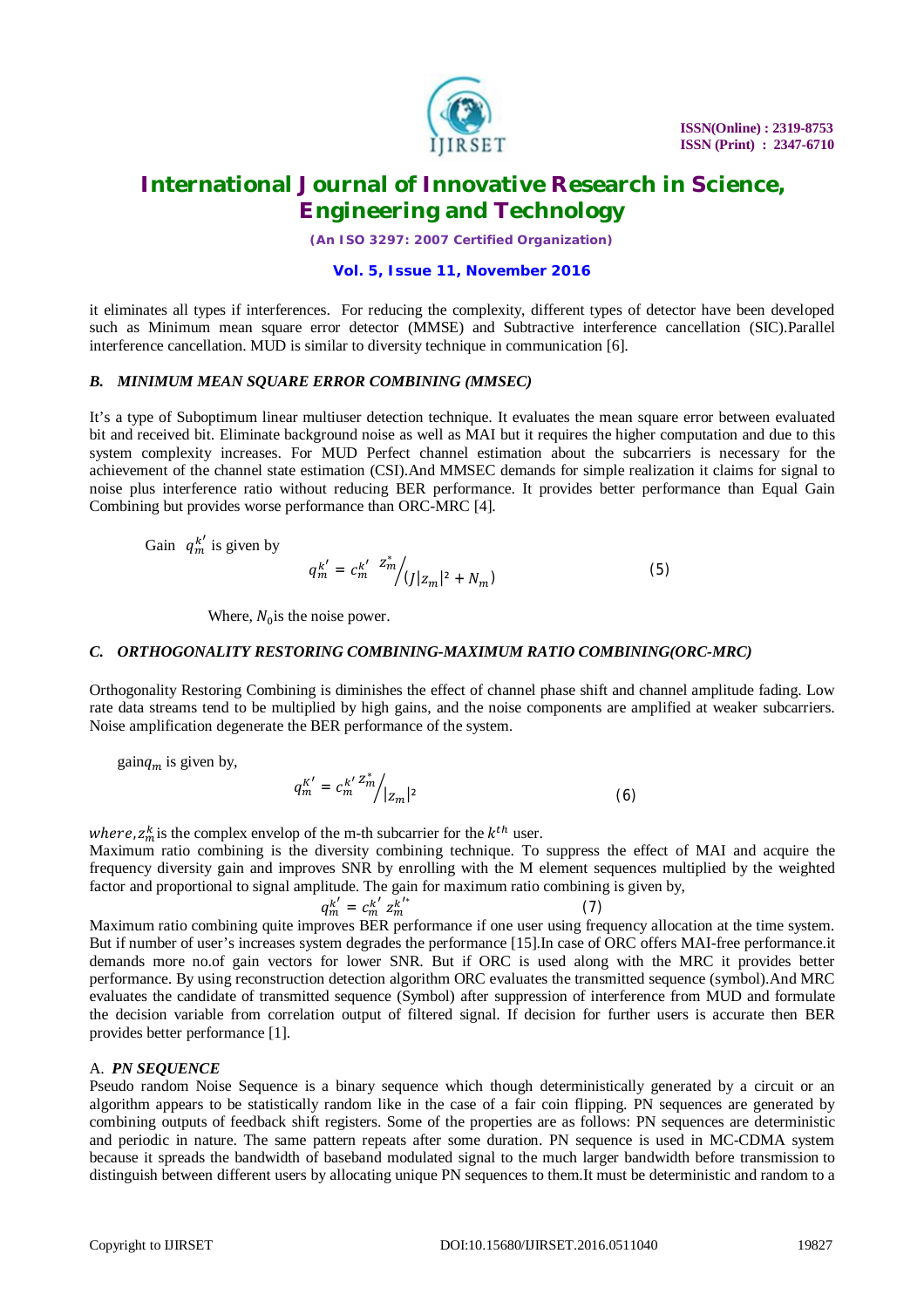

*(An ISO 3297: 2007 Certified Organization)*

#### **Vol. 5, Issue 11, November 2016**

listener without prior knowledge of the code, the cross-correlation between any two codes must be small, and the code must have a long period[8].

#### B. *GOLD SEQUENCE*

In order to construct PN sequence having smaller cross correlation can add preferred pair of m-sequence to make gold sequence. One of a family of pseudo-noise codes that exhibits minimal, well defined, cross-correlation levels with all other members of the family. This property is often exploited in CDMA spread spectrum systems. A Gold code is normally generated through modulo-2 addition of two PN codes of equal length. Distinct members of a Gold code family are determined by the chip (bit) offset of one code relative to the other. Preferred pairs of PN codes, which exhibit optimal performance, have been thoroughly studied and documented. A balanced Gold code is one in which the number of ones exceeds the number of zeros by one, a trait shared by all m sequences. Gold developed new sequences with better cross correlation properties called Gold sequences[7-8].

#### C. *WALSH HADAMARD SEQUENCE*

Walsh code is called Hadamard Transform. These are error correcting orthogonal codes. Important property is that they are orthogonal to each other's and does not have to pay the attention of auto-correlation property of the spreading code. But cross correlation between different Walsh codes are not zero so it cannot be users for simultaneous transmission. Walsh codes are the backbone of the CDMA One and cdma2000 cellular systems, and are used to support the individual channels used simultaneously within a cell [8].

#### D. *KASAMI SEQUENCE*

It's a binary sequence and has good auto correlation property. Generation of Kasami sequence is same like generation of Gold sequence It creates a maximum length sequence a (n) a periodic sequence and period is  $2^N - 1$  N is even integer.Large set of maximum correlation value is same as like Gold sequence. There are two groups of Kasami Sequences one is the small set number of sequence is  $2^{n/2}$ . And another is large set with number of sequence is  $2^{n/2} (2^n + 1)[7 - 1].$ 

#### **IV. CHARACTERISITCS ADVANTAGES OF SPREAD SPECTRUM AND ORTHOGONALSEQUENCE**

It obtain a secure communication improves interference rejection, hide signal by transmitting it at low power thus making it difficult for unintended listener to detect in presence of background noise.

Resistance to Interference and Jamming (Jam resistance): Intentional or unintentional interference and jamming signals are rejected because they do not contain the spread-spectrum key. Only the desired signal, which has the key, will be seen at the receiver when the dispreading is done.

Low Probability of intercept (LPI): Since undesired users do not have the key used to spread the original signal, those users cannot decode received sequence without the proper key, the spread-spectrum signal appears as noise or as an interferer.

Resistance to Fading (Multipath Effects): Wireless channels often include multiple-path propagation in which the signal has more than one path from the transmitter to the receiver. Such multipath can be caused by atmospheric reflection

or refraction, and by reflection from the ground or from objects such as buildings.The reflected path (R) can interfere with the direct path (D) in a phenomenon called fading. Because the dispreading process synchronizes to signal D, signal R is rejected even though it contains the same key.

To permit Multiple Accesses: Spread spectrum can also be used as another method for implementing multiple accesses.

Advantages: Narrow-band interference rejection, Simple one tap equalization,